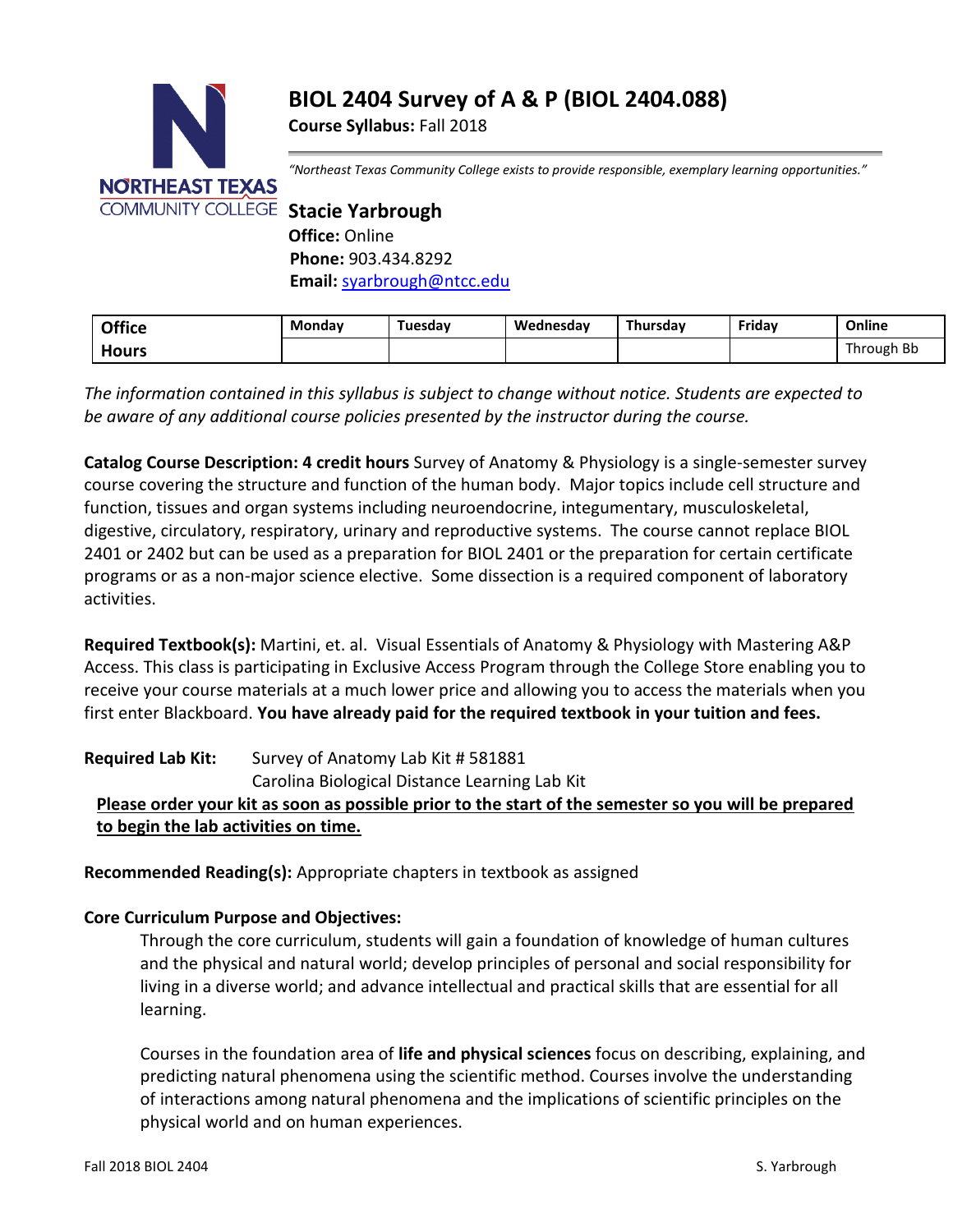# **College Student Learning Outcomes:**

# Critical Thinking Skills

CT.1 Students will demonstrate the ability to 1) analyze complex issues, 2) synthesize information, and 3) evaluate the logic, validity, and relevance of data.

# Communication Skills

CS.1 Students will effectively develop, interpret and express ideas through written communication.

# Empirical and Quantitative Skills

EQS.1 Students will manipulate numerical data or observable facts by organizing and converting relevant information into mathematical or empirical form.

EQS.2 Students will analyze numerical data or observable facts by processing information with correct calculations, explicit notations, and appropriate technology.

#### Team Work

TW2. Students will work with others to support and accomplish a shared goal.

# **Student Learning Outcomes:**

- 1. Define anatomy and physiology, explain the importance of the relationship between structure and function and be able to describe directional terms and anatomical positions.
- 2. Explain the major characteristics and functions of the human cell including movement of materials and cell division.
- 3. Describe the general structure and function of major tissues and of the integumentary system.
- 4. Summarize the major characteristics and functions of the skeletal system. Be able to identify the bones of the human skeleton.
- 5. Summarize the major characteristics and functions of skeletal, smooth and cardiac muscle. Be able to identify the superficial muscles of the human body.
- 6. Describe the general structure and function of the central and peripheral nervous system.
- 7. Summarize the general characteristics of the endocrine system.
- 8. Name the major organs and the general functions of the cardiovascular system.
- 9. Name the major organs of the respiratory system and describe the general functions.
- 10. Name the major organs of the digestive system and describe the general functions.
- 11. Name the major organs of the urinary system and describe the general functions
- 12. Name the major organs of the male and female reproductive systems and describe the general functions of each organ.
- 13. Communicate results of scientific investigations, analyze date and formulate conclusions using critical thinking and scientific problem-solving skills.

#### **Lecture Readings and Discussions:**

| Aug 27 – Sept 19    | Unit 1: Chapters 1, 3, 4                            |  |
|---------------------|-----------------------------------------------------|--|
| Sept. 19            | Unit 1 Exam                                         |  |
| Sept. 19 - Oct 10   | Unit 2: Chapters 5, 6, 7 & 8                        |  |
| Oct. 10             | Unit 2 Exam                                         |  |
| Oct. $10 - Oct. 31$ | Unit 3: Chapters 10, 11, 12 Oct. 19 Lab Practical 1 |  |
| Oct. 31             | Unit 3 Exam                                         |  |
| Oct. 31 - Nov. 21   | Unit 4: Chapters 13, 14, 15                         |  |
| Nov. 21             | Unit 4 Exam                                         |  |
|                     |                                                     |  |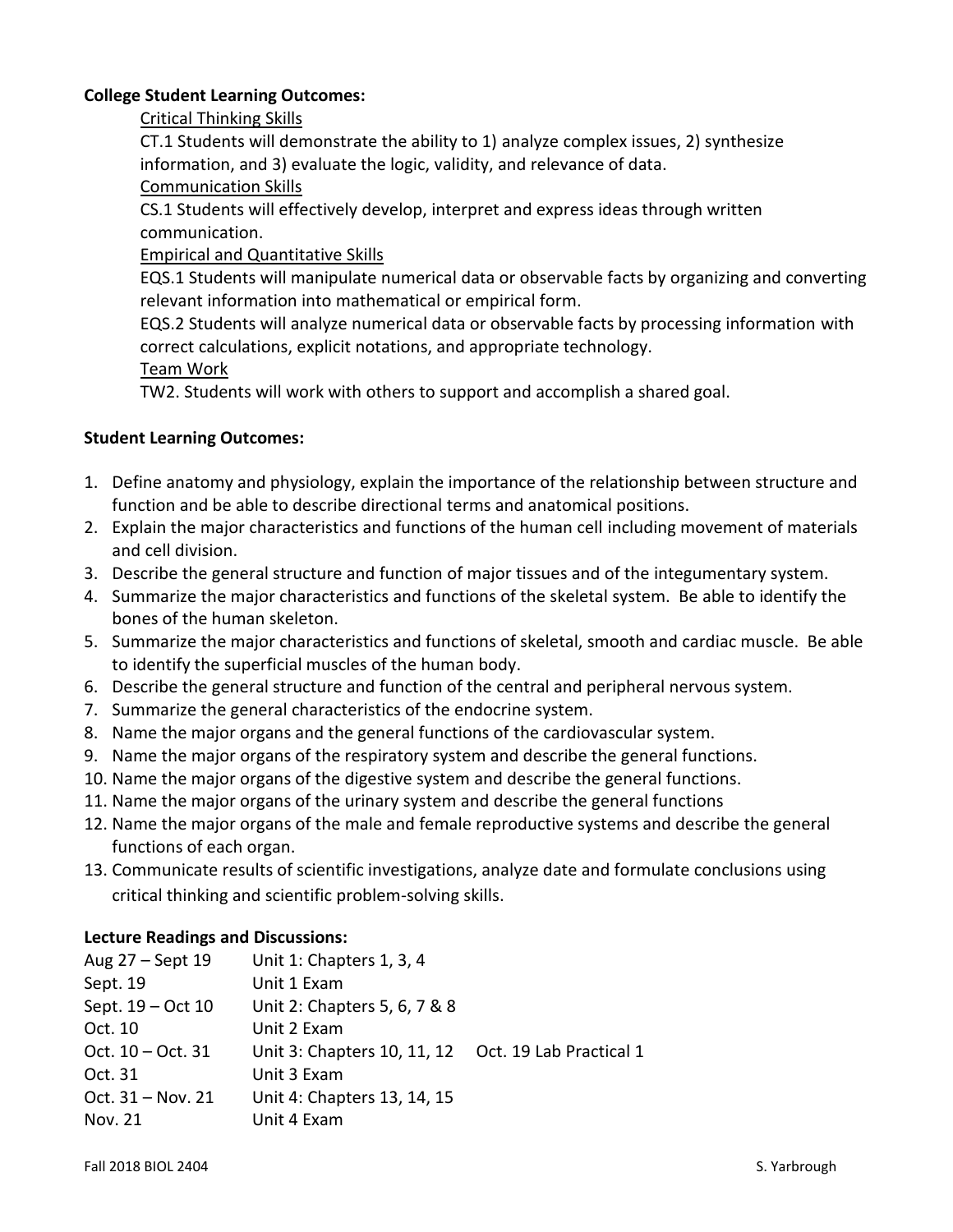| Nov. $21 - Dec.5$ | Unit 5: Chapters 17, 18, 19    |
|-------------------|--------------------------------|
| Dec. 5            | Unit 5 Exam                    |
| Dec. $10 - 13$    | Final Exam and Lab Practical 2 |

# **Evaluation/Grading Policy:**

- 40% 5 unit examinations taken using Respondus Monitor
- 15% Mastering A&P homework
- 20% 1 comprehensive final taken in person at an approved proctored testing center
- 25% 2 lab practicals and lab exercises

Final Grades will be determined as follows:

 $90.0 -- 100 = A$  $80.0 -- 89.9 = B$  $70.0 -- 79.9 = C$  $60.0 - 69.9 = D$ 59.9 and  $\leq$  = F

# **Assignments, Unit Tests, and Final Exam**

- **•** Homework is assigned using Pearson's Mastering A&P. Each assignment or quiz will be due at a specific time in the semester related to the lecture schedule.
- There are 5 unit tests. Each unit test will be taken through Respondus Monitor. You are required to use LockDown Browser with a webcam, which will record you during an online, non-proctored exam. (The webcam feature is sometimes referred to as "Respondus Monitor." Your computer must have a functioning webcam and microphone. There is a \$10.00 fee to use Respondus Monitor payable to Respondus when you first download the program). Read the information in the "Start Here" folder to familiarize yourself with the process for downloading the browser and using the webcam.
- There are 2 lab practicals. The first lab practical will be taken through Respondus Monitor and the final lab practical will be taken at your proctored testing center along with your final exam for the course.
- The final exam is a proctored exam which you must take in person at a college testing center or public library with a proctoring service. Failure to take the final exam will result in a grade of "F" for the course. If you reside in the NTCC service area, you must take the final on campus at the NTCC testing center on the main campus. The testing center is located on the main campus of NTCC in the Student Services Building. The hours of the testing center are: Monday— Thursday 8:00 a.m. to 6:00 p.m. and Friday 8:00 a.m. to 12:00 p.m. If you do not reside in the NTCC service area, you will be asked to contact the instructor the first two weeks of the semester and identify a college testing center (preferred) or public library with an exam proctoring service where you can be proctored while taking this exam. Please be aware that other college testing centers or libraries may charge a fee for you to use their facilities. You will need to provide the physical address, email address and phone number for the proposed proctoring location. The instructor will contact the center to verify the appropriateness of the location for approval. BioSig will provide your instructor with an independent report identifying the IP address of the computer and the internet provider of your proctored test. Proctored exams must be taken using the testing center's network. Mobile hot spots are not acceptable when taking the final exam.